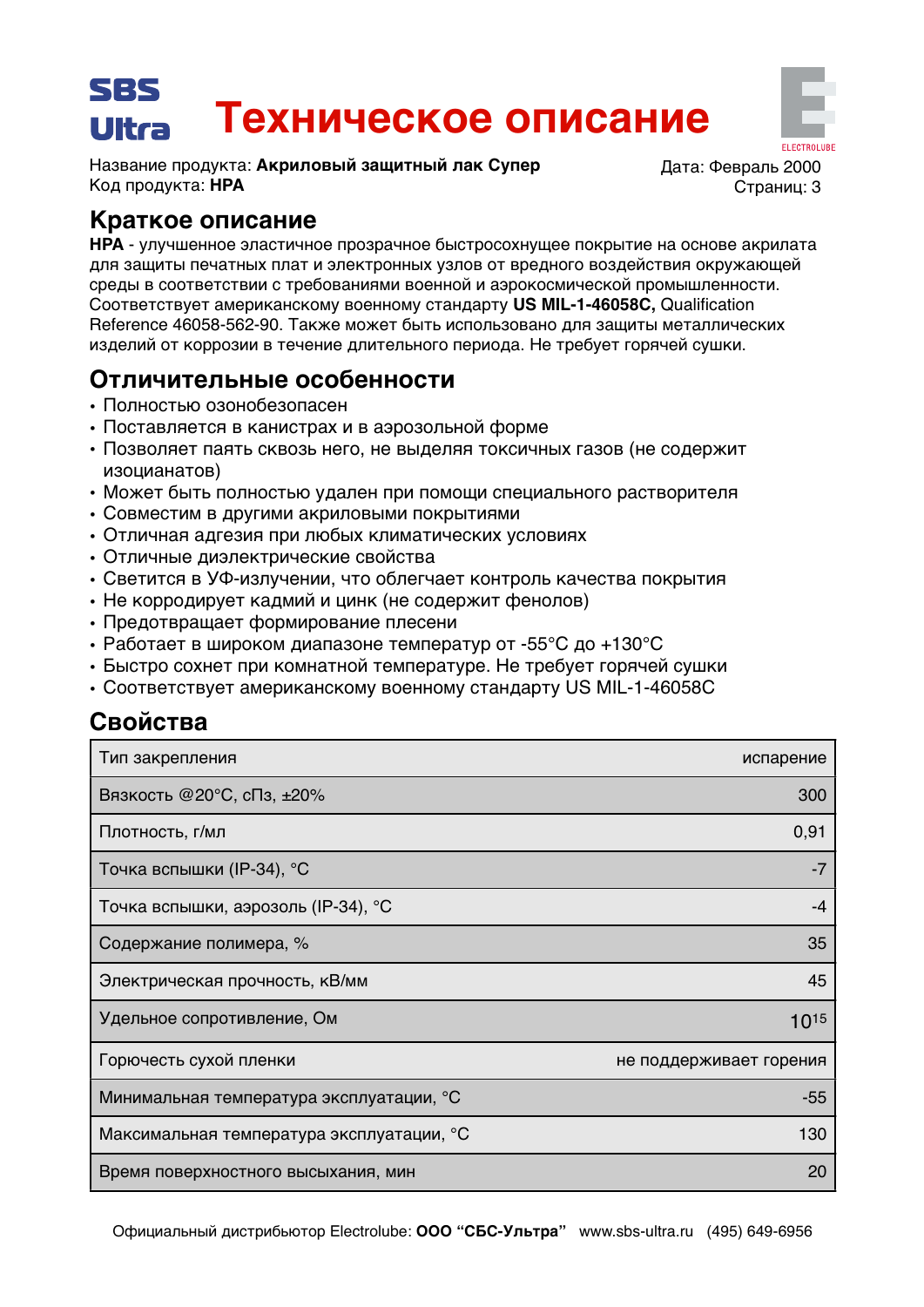Время сушки при комнатной Т, час

Время горячей сушки, час

# Способ применения

Покрытие может наносится методом погружения, распыления или кистью. Толщина покрытия зависит от метода нанесения. Покрытие должно наноситься при температуре окружающего воздуха не ниже 16°С, и при относительной влажности не выше 75%. Подложки печатных плат являются композитными материалами, а все композиты имеют тенденцию абсорбировать влагу. Если эту влагу не удалить, то она окажется запертой под покрытием со всеми вытекающими последствиями. Поэтому сушка плат (желательно под вакуумом) непосредственно перед нанесением защитного покрытия крайне важна, если необходимо добиться максимальной степени защиты. Перед началом работы композицию необходимо тщательно перемешать, после чего дать ей отстояться по крайней мере 2 часа, пока не отойдут все пузырьки воздуха.

Покрытие содержит добавки, светящиеся в УФ излучении, что существенно облегчает контроль качества нанесения покрытия.

#### Мойка перед нанесением покрытия

Перед нанесением покрытия платы должны быть тщательно очищены. Это необходимо для обеспечения адгезии. Кроме того, остатки флюса, если они не удалены, обуславливают коррозию под покрытием. Electrolube производит гамму эффективных озонобезопасных композиций для мойки печатных плат как на основе углеводородов, так и на водной основе. Все они обеспечивают очистку, в соответствии с военным стандартом чистоты.

#### Маскировка контактов и разъёмов

Перед нанесением покрытия все разъёмы, контакты и прочие элементы, которые не должны покрываться лаком, необходимо тщательно закрыть, используя удаляемую маску, например, PCM производства Electrolube.

#### Нанесение покрытия методом погружения

Метод погружения обычно обеспечивает толщину примерно 25 микрон. Идеальная вязкость композиции для метода погружения 180 - 200 сПз @20°С. Если используется негерметичное оборудование, то растворитель имеет тенденцию испаряться, что приводит к повышению вязкости. Поэтому вязкость должна проверяться регулярно на вискозиметре или методом истечения, и при необходимости корректироваться посредством добавления рекомендованного в разделе "Разбавители" разбавителем. Плата должна погружаться в раствор медленно, чтобы не захватывать с собой воздух, и, по возможности, в положении близком к вертикальному. Дать плате побыть в погруженном состоянии примерно 1 минуту с тем, чтобы избавиться от захваченных при погружении пузырьков воздуха. Затем плата ОЧЕНЬ МЕДЛЕННО извлекается из раствора. Чем меньше скорость извлечения, тем равномернее толщина покрытия. Извлеченную плату надо подержать над ванной, чтобы стекли излишки покрытия. Затем плата помещается в сушильный шкаф.

#### Нанесение покрытия распылением

Покрытие в аэрозольной форме готово к употреблению. Материал в неаэрозольной форме необходимо разбавить рекомендованным в разделе "Разбавители" разбавителем. Оптимальная вязкость зависит от используемого оборудования и условий нанесения. Данное покрытие предназначено как для ручного распыления, так и для автоматического оборудования. Распыляющая головка должна быть подобрана в соответствии с вязкостью. Необходимое давление в пределах от 280-340 кН/м<sup>2</sup>. Спрей должен направляться с разных сторон под разными углами, чтобы обеспечить нанесение покрытия в труднодоступных местах, включая поверхность под электронными компонентами. Затем плата помещается в сушильный шкаф.

24  $\overline{2}$